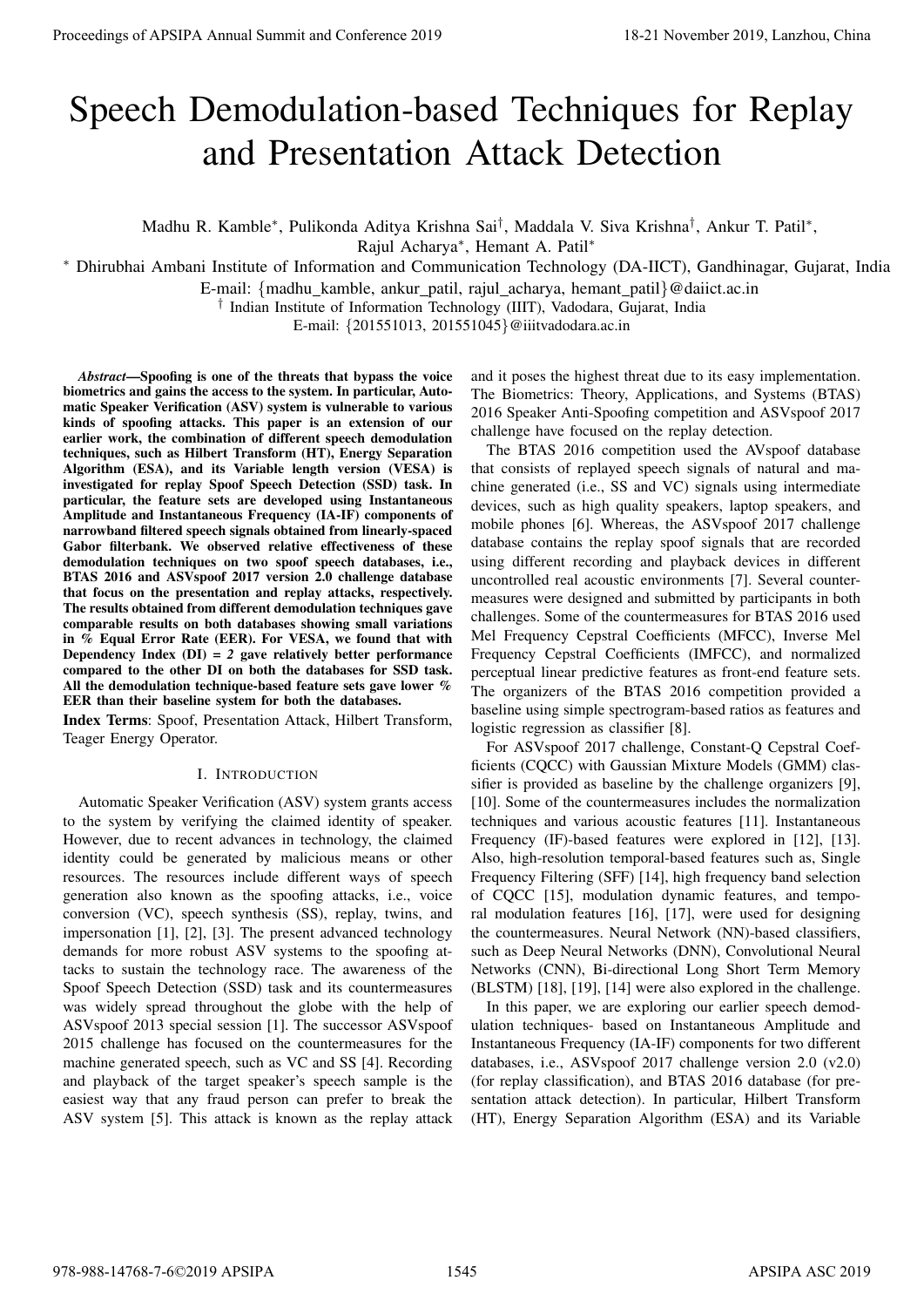

Fig. 1. Block diagram for feature extraction of IA and IF-based features using HT, ESA, and VESA.

length version (VESA) are studied to compute their IA and IF components obtained from narrowband signals for SSD task.

# II. SPEECH DEMODULATION-BASED FEATURES

The Amplitude and Frequency Modulations features (AM-FM) computed using three different demodulation techniques, such as HT, ESA, and VESA are discussed in this section.

# *A. Hilbert Transform (HT):*

The Hilbert transform estimates amplitude envelope and frequency function of a speech signal [20], [21]. Let  $s_a(t)$ be the analytic signal corresponding to the real signal,  $s(t)$ , then  $s_a(t)$  is given by:

$$
s_a(t) = s(t) + j\hat{s}(t),\tag{1}
$$

where quadrature signal  $\hat{s}(t)$  is the Hilbert transform of  $s(t)$ and  $\phi(t)$  represents the phase. The Instantaneous Amplitude (IA),  $a_h(t)$ , and Instantaneous Frequency (IF),  $\phi'_h(t)$ , are derived from the analytic signal as:

$$
IA_{HT} = a_h(t) = \sqrt{s^2(t) + \hat{s}^2(t)},
$$
 (2)

$$
IF_{HT} = \phi'_h(t) = \frac{d}{dt}(\phi(t)).
$$
\n(3)

## *B. Energy Separation Algorithm (ESA):*

For a discrete-time monocomponent signal,  $x[n]$ , the Teager Energy Operator (TEO),  $\Psi_d$ {·}, is defined as [22], [23]:

$$
E_n = \Psi_d\{x[n]\} = x^2[n] - x[n-1]x[n+1] \approx A^2\Omega^2, \quad (4)
$$

where  $E_n$  gives the running estimate of signal's energy, A is amplitude and  $\Omega$  is frequency (in radians). The speech signal can be considered as the combination of several monocomponent signals and TEO works on narrowband signal. Hence, bandpass filtering is necessary to apply on the input speech signal to compute 'N' number of subband filtered signals. The Teager energy obtained from the subband signals are further separated into IA  $(a_i[n])$  and IF  $(\Omega_i[n])$  components for the

 $i^{th}$  subband filtered signal, using Energy Separation Algorithm (ESA) and it is given as [24], [25], [26]:

$$
IA_{ESA} = a_i[n] \approx \frac{2\Psi_d\{x_i[n]\}}{\sqrt{\Psi_d\{x_i[n+1] - x_i[n-1]\}}},
$$
(5)  

$$
IF_{ESA} = \Omega_i[n] \approx \arcsin\sqrt{\frac{\Psi_d\{x_i[n+1] - x_i[n-1]\}}{4\Psi_d\{x_i[n]\}}}.
$$
(6)

# *C. Variable length Energy Separation Algorithm (VESA):*

The TEO operates with 3 samples for a given instant of time, i.e.,  $x(n)$ ,  $x(n-1)$ , and  $x(n+1)$ . The generalized TEO replaces 1 with a constant arbitrary integer  $k$ , i.e., varying the samples of the past and future signal, i.e.,  $x(n - k)$  and  $x(n + k)$  [27], [28]. This constant arbitrary integer is known as *lag parameter* (also known as Dependency Index (DI)) and it can be varied from the value greater than 1 and thus, named as Variable Teager Energy Operator (VTEO) which is given as: [13], [29], [30], [31]

$$
\Psi_{DI}\{x(n)\} = x^2(n) - x(n-k)x(n+k) \approx k^2 A^2 \Omega^2. \tag{7}
$$

Similar to above ESA technique, we can compute the IA and IF from VESA by replacing the VTEO in the place of TEO, i.e., as:

$$
IA_{VESA} = a_i[n] \approx \frac{2\Psi_{DI}\{x_i[n]\}}{\sqrt{\Psi_{DI}\{x_i[n+1] - x_i[n-1]\}}},
$$
 (8)

$$
IF_{VESA} = \Omega_i[n] \approx \arcsin\sqrt{\frac{\Psi_{DI}\{x_i[n+1] - x_i[n-1]\}}{4\Psi_{DI}\{x_i[n]\}}}.
$$
\n(9)

The block diagram of speech demodulation technique-based features are shown in Figure 1. The IA and IF componentbased feature sets proposed in the earlier studies are reported in [13], [26], [31], [32]. Initially, signal is passed through the pre-emphasis filter, and then passed through the filterbank to obtain N number of subband signals [23], [24], [33]. We used linearly-spaced Gabor filterbank to have almost equal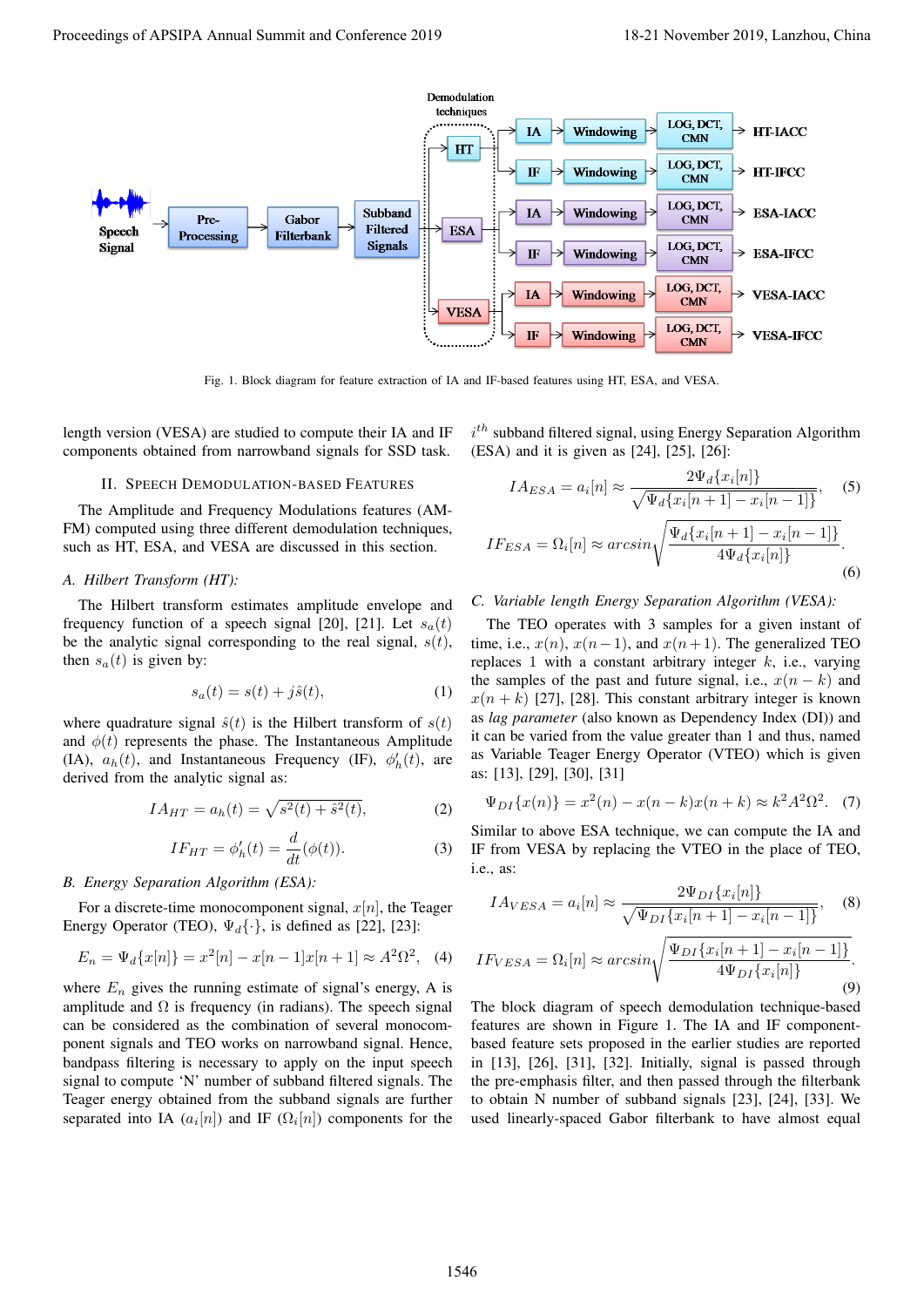

Fig. 2. Varying DI from 1 to 4 on development set of (a) ASVspoof 2017 challenge v2.0, and (b) BTAS 2016 competition database.

bandwidth to cover the entire frequency range [26], [31], [34]. Furthermore, these subband filtered signals are given as input to the HT, ESA, and VESA block to compute corresponding IA and IF components. These individual IA and IF components are passed through the frame blocking and averaging using a short window length of 20 ms with a shift of 10 ms followed by logarithm operation to compress the data. The Discrete Cosine Transform (DCT) and Cepstral Mean Normalization (CMN) technique is then applied for energy compaction and retained first few DCT coefficients to obtain HT, ESA, and VESA-based IA and IF Cepstral Coefficients i.e., (IACC and IFCC), followed by their  $\Delta$  and  $\Delta\Delta$  feature vector to obtain higher-dimensional feature vector.

The spectral energy density obtained from all the three speech demodulation techniques are shown in Figure 3 for a time-domain speech signal (a). The corresponding spectral energy for HT is shown in Figure 3(b), for ESA it is shown in Figure 3(c), and for VESA it is shown in Figure 3(d). The highlighted dotted box in the Figure 3 shows the spectral differences for all the three different techniques. With VESAbased spectral energy it can be observed that the high resolution for the harmonics and frequency bands in the lower frequency region is obtained.

#### *D. Databases Used*

In this section, we provide the details of databases used, the evaluation metrics, feature parameters along with classifier.

*1) ASVspoof 2017 Challenge v2.0 Database:* The ASVspoof 2017 challenge v2.0 database mainly depends on the RedDots corpus, and its replayed speech [9], [35]. The organizers of ASVspoof 2017 challenge provided a baseline system using CQCC as features and GMM as classifier. The detailed statistics of the database is given in [9], [36], [37].

*2) BTAS 2016 Database:* The BTAS 2016 database is based on the publicly available AVspoof database [6]. We have used the same database that was provided in the BTAS 2016 competition . The organizers of the BTAS 2016 competition provided a baseline system using simple spectrogram-based ratios as features and logistic regression as classifier. The detailed statistics of the database is given in [8].

#### *E. Evaluation Metrics*

The evaluation metrics considered in this paper are according to the protocol used in the BTAS 2016 speaker anti-



Fig. 3. (a) Time-domain speech signal, and its corresponding spectral energy densities using (b) HT, (c) ESA, and (d) VESA with DI=2.

spoofing challenge. The results on the development data are reported in terms of Equal Error Rate (% EER) and on the test data in terms of Half Total Error Rate (% HTER).

The evaluation of the replay attacks systems was based on the *false rejection rate* (FRR) and *false acceptance rate* (FAR), that in turn depend on a threshold  $\theta$ . We use the development set to determine threshold  $\theta_{dev}$ . The evaluation performance of the system is then computed as the HTER given as :

$$
\theta_{dev} = \underset{\theta}{\arg\min} \frac{\text{FAR}_{dev}(\theta) + \text{FRR}_{dev}(\theta)}{2}, \quad (10)
$$

$$
HTER_{eval}(\theta) = \frac{FAR_{eval}(\theta_{dev}) + FRR_{eval}(\theta_{dev})}{2}.
$$
 (11)

## *F. Features and Classifier*

For the experimentation, we have used IACC and IFCC each of which extracted using HT, ESA and VESA-based approaches. The features are extracted using 40 linearlyspaced Gabor filterbank with  $f_{min} = 10$  Hz, and  $f_{max} =$ 8000 Hz. For each subband filtered signals, we obtained *40* - dimensional (D) static features appended with their  $\Delta$  and ∆∆ coefficients resulting in *120* - dimensional (D) feature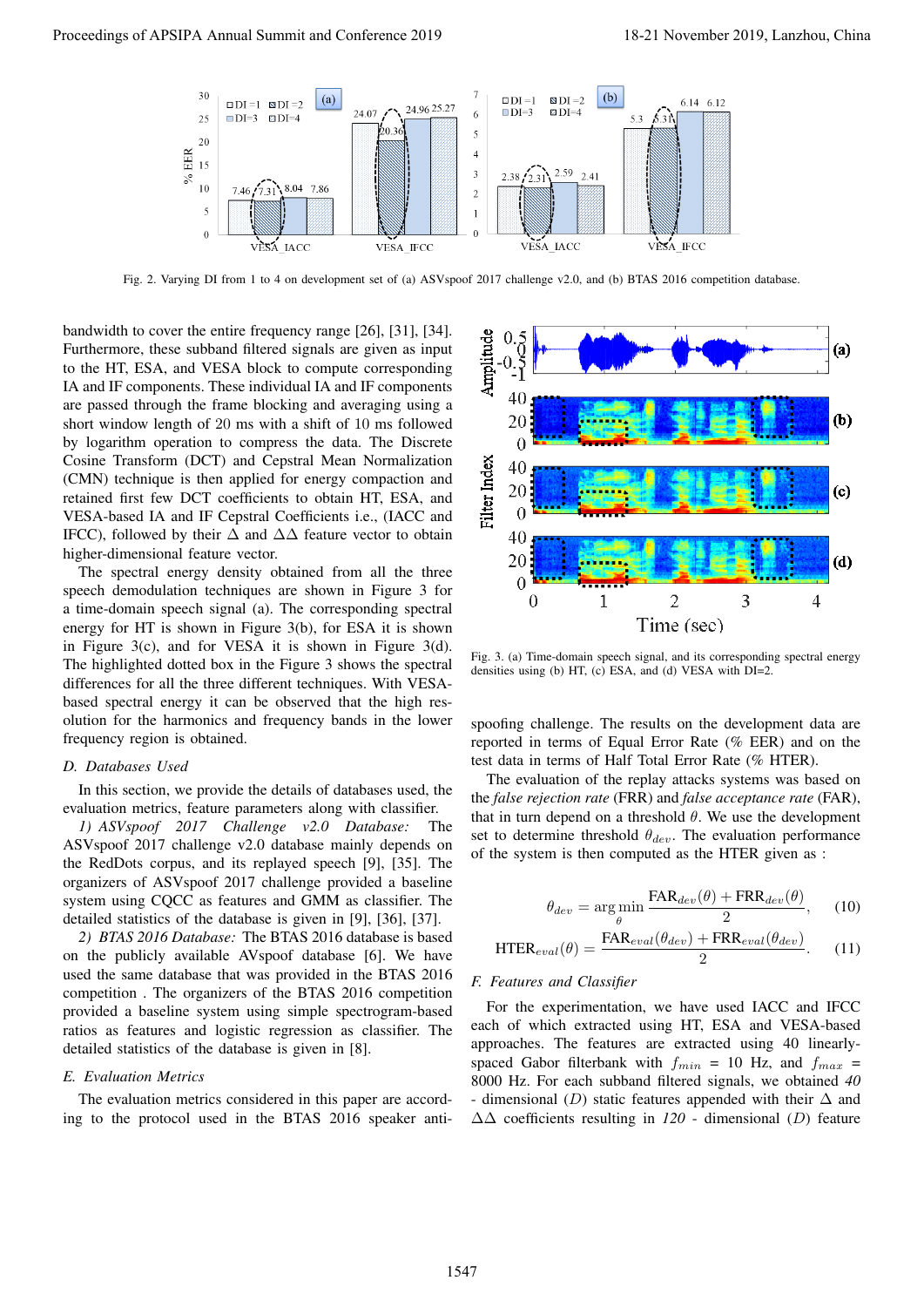For the classification of natural *vs.* replayed speech, we have used the GMM as the classfier [38]. For experiments performed on the ASVspoof 2017 challenge v2.0 database, 512 Gaussian mixtures are used whereas 64 Gaussian mixtures are used for BTAS 2016 challenge due to computational complexities resulting from huge data provided in training set for BTAS 2016 challenge.

# III. EXPERIMENTAL RESULTS

## *A. VESA-based Results with Varying DI*

The results with varying the lag parameter also called as Dependency Index (DI) from 1 to 4 on development set for VESA-IACC and VESA-IFCC feature set on both databases (i.e., (a) ASVspoof 2017 challenge v2.0 and (b) BTAS 2016 competition are shown in Figure 2). It can be observed that both IA and IF-based feature sets gave lower % EER at DI=2 on both databases. On ASVspoof 2017 challenge v2.0 database, the % EER varies from 7.31 % to 8.04 % for IAbased features whereas for IF-based features it varies from 20.36 % to 25.27 %. On the other hand, for BTAS 2016 database, the variation is from 2.31 % to 2.59 % and from 5.3 % to 6.14 % for IA and IF-based features, respectively. Hence, for further set of experiments reported in this paper VESA-based features are extracted using DI=2. Proceeding of APSIPA Annual Summit and Conference 2019<br>
Universe of the main of Conference 2019, the main ASD process of the main and conference 2019, and the main and conference 2019 in the main and conference 2019, and

#### *B. Results on Development Set*

Results on all the speech demodulation techniques for both ASVspoof 2017 challenge v2.0 and BTAS 2016 database are reported in Table I and Table II, respectively. It can be observed that on development set, HT-based features gave lower % EER, whereas, for evaluation set VESA-based features gave better performance that other two demodulation techniques. However, on BTAS database the results varies for all the speech demodulation techniques with very less differences in % EER. The advantage of VESA over ESA lies in its superior localization and approximation to track the instantaneous fluctuations (if any) of the energy at a given instant of time. The VESA brings out the *hidden* dependencies and dynamics of the signal w.r.t. distantly located speech samples than only immediate adjacent samples.

TABLE I RESULTS OF IACC AND IFCC FEATURE SETS USING HT, ESA, AND VESA ON ASVSPOOF 2017 CHALLENGE V2.0 DATABASE (IN % EER)

|               | <b>IACC</b> |       | <b>IFCC</b> |       |
|---------------|-------------|-------|-------------|-------|
|               | Dev         | Eval  | Dev         | Eval  |
| HТ            | 7.16        | 12.58 | 18.86       | 30.18 |
| <b>ESA</b>    | 7.99        | 13.45 | 24.07       | 19.87 |
| VESA $(DI=2)$ | 7.31        | 12.57 | 20.36       | 19.10 |

To obtain the possible complimentary information between two feature sets, we used score-level fusion of two feature set obtained from same demodulation techniques. For example, the IA and IF components extracted from HT-based method are fused together to obtain the reduced % EER and give high

TABLE II RESULTS OF IACC AND IFCC FEATURE SETS USING HT, ESA, AND VESA ON BTAS 2016 DATABASE (IN % EER)

|               | <b>IACC</b> |      | <b>IFCC</b> |      |
|---------------|-------------|------|-------------|------|
|               | Dev         | Eval | Dev         | Eval |
| HТ            | 2.26        | 3.96 | 5.26        | 7.46 |
| ESA           | 2.36        | 4.31 | 5.08        | 9.23 |
| VESA $(DI=2)$ | 2.31        | 4.73 | 5.31        | 9.13 |

performance. It can be observed from Table III that with scorelevel fusion, on both the databases we reduced the % EER from its individual % EER. We compared our ASVspoof 2017 challenge v2.0 results with the baseline system of the same database, i.e., CQCC feature set. The baseline system gave % EER of 12.81 % and 19.04 % on development and evaluation set, respectively. The best % EER obtained on development set is with HT-based method giving an % EER of 5.91 %, and on evaluation set the lower % EER is obtained with VESA-based technique resulting in 11.45 %

TABLE III RESULTS OF SCORE-LEVEL FUSION OF IACC AND IFCC FEATURE SETS USING HT, ESA, AND VESA ON ASVSPOOF 2017 V2.0 AND BTAS 2016 DATABASE (IN % EER)

|                 | <b>ASVspoof 2017 v2.0</b> |       | <b>BTAS 2016</b> |      |
|-----------------|---------------------------|-------|------------------|------|
|                 | Dev                       | Eval  | Dev              | Eval |
| COCC (Baseline) | 12.81                     | 19.04 |                  |      |
| HТ              | 5.91                      | 12.13 | 2.26             | 3.93 |
| ES A            | 7.72                      | 12.17 | 2.36             | 4.31 |
| VESA $(DI=2)$   | 6.99                      | 11.45 | 5.31             | 4.73 |

Table IV shows the performance on evaluation set in % HTER on BTAS 2016 database and compared our results with the baseline system. The baseline system gave an % HTER of 6.87 % and the best performance of our speech demodulation technique obtain an % HTER of 3.17 % with IA component obtained from HT-based technique. The performance is also

TABLE IV % HTER FOR EVAL SET OF BTAS 2016

| <b>System Used</b> | $\overline{\%}$ HTER |
|--------------------|----------------------|
| <b>Baseline</b>    | 6.87                 |
| HT-IACC            | 3.17                 |
| HT-IFCC            | 6.74                 |
| <b>ESA-IACC</b>    | 3.64                 |
| <b>ESA-IFCC</b>    | 7.59                 |
| VESA-IACC (DI=2)   | 4.06                 |
| VESA-IFCC (DI=2)   | 7.14                 |

shown by the Detection Error Trade-off (DET) curve in Figure 4 on (a) development and (b) evaluation set of ASVspoof 2017 challenge v2.0 database. The DET curves are shown only for the score-level fusion of IA and IF components of individual demodulation techniques i.e., HT, ESA, and VESA, respectively. It can be observed from the DET curves for development set that HT-based technique gave lower % EER with less miss probability and false alarm rate. However, for the evaluation set, the HT technique did not perform well and with VESA method it performed better. This fluctuations in the performance brings out more generalized countermeasure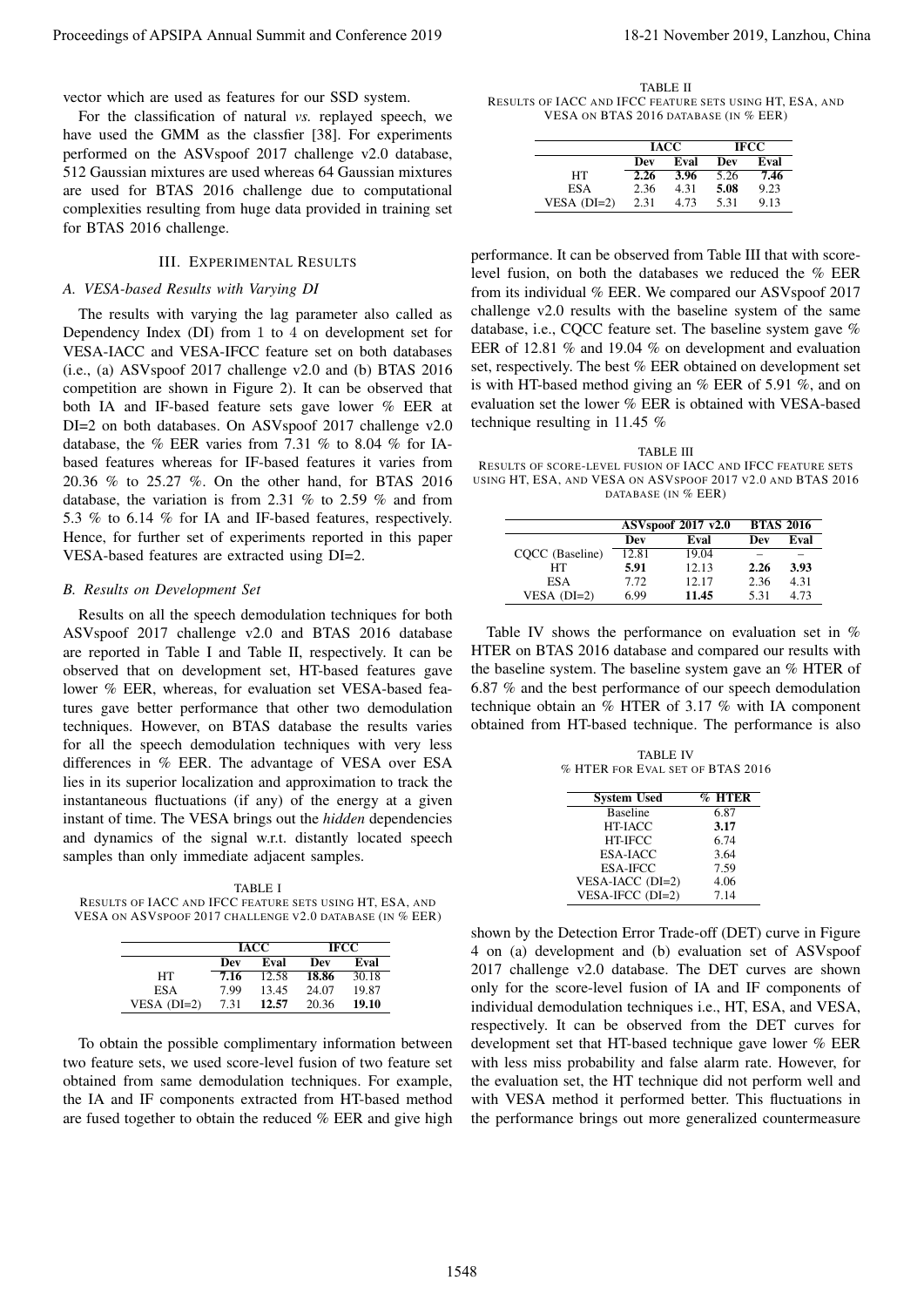for SSD task. Note: we have not shown the DET curves for BTAS 2016 database results because the score-level fusion did not reduce the % EER from the individual IA-based results.



Fig. 4. DET curves of score-level fusion of IACC and IFCC on (a) dev and (b) eval set of ASVspoof 2017 challenge v2.0 database.

#### IV. SUMMARY AND CONCLUSIONS

In this paper, we analyzed and studied different speech demodulation techniques, namely, Hilbert Transform (HT), Energy Separation Algorithm (ESA), and Variable length version of ES, i.e., VESA. The speech demodulation-based features are used for spoof speech detection task, to classify the replay and presentation attack from natural speech. We investigated the advantage of VESA over HT and ESA by varying the Dependency Index (DI) to capture the *hidden* dependencies and dynamics. The features obtained from different demodulation techniques gave better results than the baseline system of both ASVspoof 2017 challenge v2.0 and BTAS 2016 database. Furthermore, the score-level fusion is performed on both IA and IF components to capture the possible significant complementary information of each other and reduced the % EER further than the individual systems. Proceedings of APSIPA Annual Summit and Conference 2019<br>
LINES And Altitude Conference 2019, Lanzibus of Altitude Conference 2019<br>
LINES AND ARRESTS OF A CONFERENCE 2019 (Conference 2019)<br>
LINES AND ARRESTS OF A CONFERENC

#### **REFERENCES**

- [1] N. W. Evans, T. Kinnunen, and J. Yamagishi, "Spoofing and countermeasures for automatic speaker verification." in *Interspeech*, 2013, pp. 925–929.
- [2] N. Evans, J. Yamagishi, and T. Kinnunen, "Spoofing and countermeasures for speaker verification: A need for standard corpora, protocols and metrics," *IEEE Signal Processing Society Speech and Language Technical Committee Newsletter*, pp. 2013–05, 2013.
- [3] Z. Wu, N. Evans, T. Kinnunen, J. Yamagishi, F. Alegre, and H. Li, "Spoofing and countermeasures for speaker verification: A survey," *Speech Communication*, vol. 66, pp. 130–153, 2015.
- [4] Z. Wu, T. Kinnunen, N. W. D. Evans, J. Yamagishi, C. Hanilci, M. Sahidullah, and A. Sizov, "ASVspoof 2015: The first automatic speaker verification spoofing and countermeasures challenge,," in *IN-TERSPEECH*, Dresden, Germany, 2015, pp. 2037–2041.
- [5] F. Alegre, A. Janicki, and N. Evans, "Re-assessing the threat of replay spoofing attacks against automatic speaker verification," in *2014 International Conference of the Biometrics Special Interest Group (BIOSIG)*. IEEE, 2014, pp. 1–6.
- [6] S. K. Ergünay, E. Khoury, A. Lazaridis, and S. Marcel, "On the vulnerability of speaker verification to realistic voice spoofing," in *IEEE* 7 th *International Conference on Biometrics Theory, Applications and Systems (BTAS)*, 2015, pp. 1–6.
- [7] Z. Wu, J. Yamagishi, T. Kinnunen, C. Hanilçi, M. Sahidullah, A. Sizov, N. Evans, and M. Todisco, "ASVspoof: The automatic speaker verification spoofing and countermeasures challenge," *IEEE Journal of Selected Topics in Signal Processing*, vol. 11, no. 4, pp. 588–604, 2017.
- [8] P. Korshunov *et al.*, "Overview of BTAS 2016 speaker anti-spoofing competition," in *IEEE* 8<sup>th</sup> International Conference on Biometrics *Theory, Applications and Systems (BTAS)*, 2016, pp. 1–6.
- [9] T. Kinnunen, M. Sahidullah *et al.*, "The ASVspoof 2017 Challenge: Assessing the limits of replay spoofing attack detection," in *INTER-SPEECH*, Stockholm, Sweden, 2017, pp. 1–6.
- [10] M. Todisco, H. Delgado, and N. Evans, "Constant O cepstral coefficients: A spoofing countermeasure for automatic speaker verification," *Computer Speech & Language, Elsevier*, vol. 45, pp. 516–535, 2017.
- [11] R. Font, J. M. Espín, and M. J. Cano, "Experimental analysis of features for replay attack detection results on the ASVspoof 2017 challenge," in *INTERSPEECH*, Stockholm, Sweden, 2017, pp. 7–11.
- [12] S. Jelil, R. K. Das, S. M. Prasanna, and R. Sinha, "Spoof detection using source, instantaneous frequency and cepstral features," in *INTER-SPEECH*, Stockholm, Sweden, 2017, pp. 22–26.
- [13] H. A. Patil, M. R. Kamble, T. B. Patel, and M. Soni, "Novel variable length Teager energy separation based instantaneous frequency features for replay detection," in *INTERSPEECH*, Stockholm, Sweden, 2017, pp.  $12-16$ .
- [14] K. R. Alluri, S. Achanta, S. R. Kadiri, S. V. Gangashetty, and A. K. Vuppala, "SFF anti-spoofer: IIIT-H submission for automatic speaker verification spoofing and countermeasures Challenge 2017," in *INTER-SPEECH*, Stockholm, Sweden, 2017, pp. 107–111.
- [15] M. Witkowski et al., "Audio replay attack detection using high-frequency features," in *INTERSPEECH*, Stockholm, Sweden, 2017, pp. 27–31.
- [16] G. Suthokumar, V. Sethu, C. Wijenayake, and E. Ambikairajah, "Modulation dynamic features for the detection of replay attacks," in *INTER-SPEECH*, 2018, pp. 691–695.
- [17] H. Sailor, M. Kamble, and H. A. Patil, "Auditory filterbank learning for temporal modulation features in replay spoof speech detection," in *INTERSPEECH*, 2018, pp. 666–670.
- [18] G. Lavrentyeva, S. Novoselov, E. Malykh, A. Kozlov, O. Kudashev, and V. Shchemelinin, "Audio replay attack detection with deep learning frameworks," in *INTERSPEECH*, Stockholm, Sweden, 2017, pp. 82–86.
- [19] W. Cai, D. Cai, W. Liu, G. Li, and M. Li, "Countermeasures for automatic speaker verification replay spoofing attack: On data augmentation, feature representation, classification and fusion," in *INTERSPEECH*, Stockholm, Sweden, 2017, pp. 17–21.
- [20] L. Cohen, *Time-Frequency Analysis*. 1<sup>st</sup> Editon. Prentice Hall PTR Englewood Cliffs, NJ:, 1995, vol. 778.
- [21] R. Sharma, L. Vignolo, G. Schlotthauer, M. A. Colominas, H. L. Rufiner, and S. Prasanna, "Empirical mode decomposition for adaptive AM-FM analysis of speech: A review," *Speech Communication*, vol. 88, pp. 39– 64, 2017.
- [22] J. F. Kaiser, "On a simple algorithm to calculate the energy of a signal," in *IEEE International Conference on Acoustics, Speech, and Signal Processing (ICASSP)*, Albuquerque, New Mexico, USA, 1990, pp. 381– 384.
- [23] P. Maragos, T. F. Quatieri, and J. F. Kaiser, "Speech nonlinearities, modulations, and energy operators," in *IEEE International Conference on Acoustics, Speech, and Signal Processing (ICASSP)*, Toronto, Ontario, Canada, 1991, pp. 421–424.
- [24] P. Maragos, T. F. Quatieri, and J. F. Kaiser, "On separating amplitude from frequency modulations using energy operators," in *International Conference on Acoustics, Speech, and Signal Processing (ICASSP)*, vol. 2, San Francisco, California, USA, 1992, pp. 1–4.
- [25] P. Maragos, J. F. Kaiser and T. F. Quatieri, "Energy separation in signal modulations with application to speech analysis," *IEEE Transactions on Signal Processing*, vol. 41, no. 10, pp. 3024–3051, 1993.
- [26] M. R. Kamble, H. Tak, and H. A. Patil, "Effectiveness of speech demodulation-based features for replay detection," in *INTERSPEECH*, Hyderabad, India, 2018, pp. 641–645.
- [27] P. Maragos and A. Potamianos, "Higher order differential energy operators," *IEEE Signal Processing Letters*, vol. 2, no. 8, pp. 152–154, 1995.
- [28] J. Choi and T. Kim, "Neural action potential detector using multiresolution TEO," vol. 38, no. 12. IET, 2002, pp. 541–543.
- [29] W. Lin, C. Hamilton, and P. Chitrapu, "A generalization to the Teager-Kaiser energy function and application to resolving two closely-spaced tones," in *IEEE International Conference on Acoustics, Speech, and Signal Processing (ICASSP)*, vol. 3, Detroit, Michigan, USA, 1995, pp. 1637–1640.
- [30] V. Tomar and H. A. Patil, "On the development of variable length teager